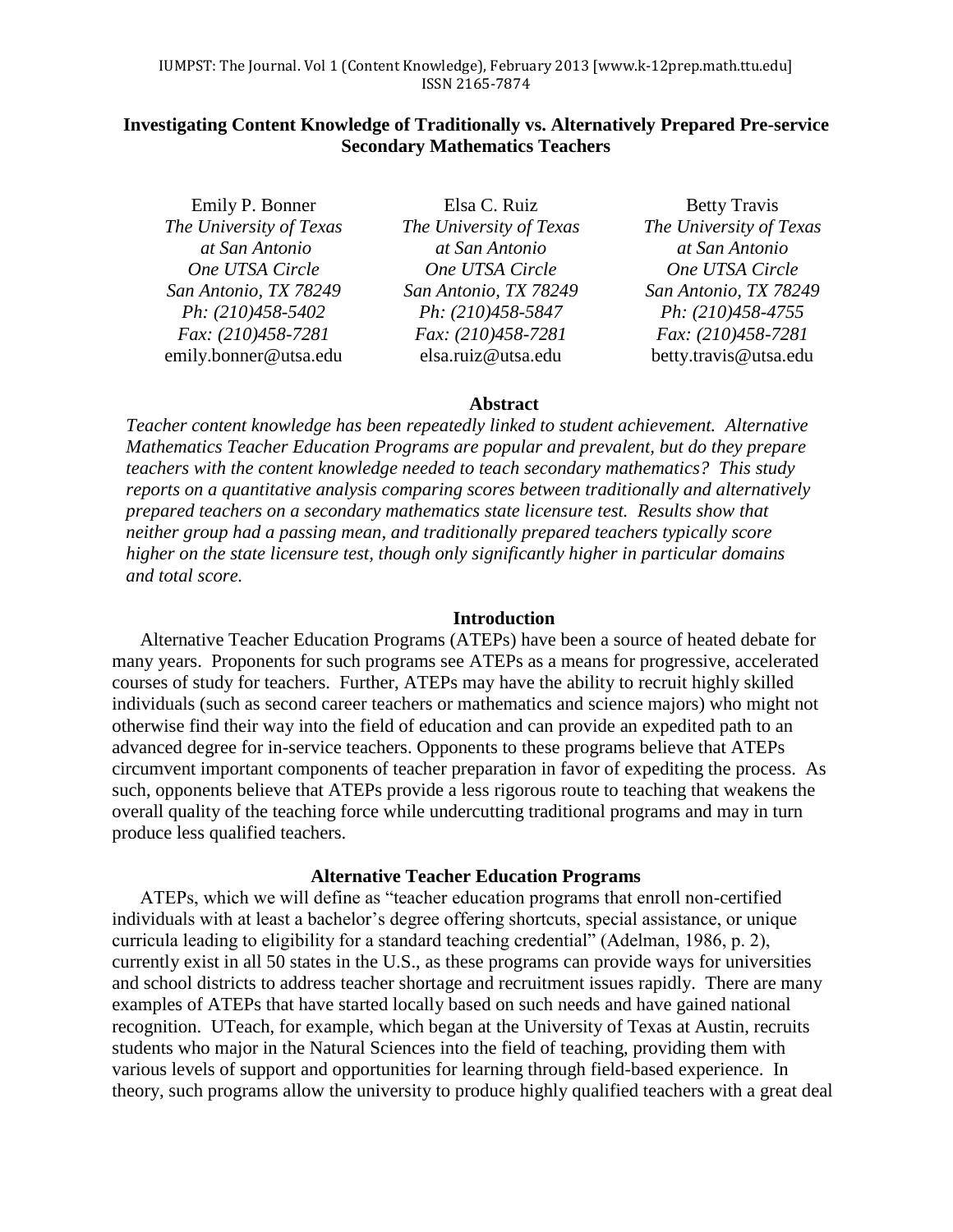of content knowledge to surrounding school districts. This model has been expanded to other institutions around the country. Teach for America (TFA, not technically a certification program) also recruits mainly non-education majors and has extremely high standards for admission into their program. These recruits are trained and eventually placed in high need urban schools that usually serve high populations of minority students and those living in poverty. As such, TFA aims to provide a much needed resource, highly qualified teachers, to struggling schools. Other ATEPs aim to recruit populations that are underrepresented in education, such as people of color (because the teaching force is still largely white) and males into the field (Shepard, 1999).

Despite the important and lofty goals set forth by ATEPs, many of the programs are still seen as sub-par shortcuts to the classroom. Some teachers who have gone through ATEPs report feeling underprepared for the classroom and perceive a lack of support from programs (Foote, Brantlinger, Haydar, Smith & González, 2011). Lack of funding, poor school-program communication, and lack of appropriate mentors may contribute to these issues. Many factors, however, keep the business of developing ATEPs lucrative. In recent years, for example, ATEPs have been promoted by state and national governments. In 2002, the U.S. Department of Education proposed ATEP programs as a way to not only increase teacher quality but also meet the then growing demands for highly qualified teachers. Moreover, the U.S Department of Education (2004), in The Secretary's Third Annual Report on Teacher Quality supported ATEP programs, calling the teachers it prepares "highly qualified".

### **Research on Student Achievement**

Adding to the "hot" topic of debate of ATEPs is whether graduates of traditional teacher education programs, are in general, more effective as related to student achievement, than those receiving certification by an alternative certification program. Some studies have shown that students of teachers who are traditionally prepared score higher on standardized tests (Marszalek, Odom, LaNasa, & Adler, 2010). This is often attributed to the idea that alternatively certified teachers may have strong content knowledge, but do not have strong pedagogical content knowledge (Desimone & Long, 2010) necessary to impact student achievement. In reading this work, however, it seems that there may be other factors at play. Generally, alternatively certified teachers are recruited to teach in high need schools that traditionally score lower on standardized tests than their suburban counterparts. This may skew the achievement data and misrepresent the effect of the teacher preparation program on student achievement. Overall, there is very little evidence that truly proves that alternative certification is detrimental to student achievement (Peterson & Nadler, 2009), as these outcomes are largely affected by other factors and the program itself.

Research on the impact of teacher certification tracks on student achievement is mixed and inconclusive. After controlling for other factors, such as poverty, Darling-Hammond (2000), found teacher preparation to be the strongest factor in student achievement in mathematics. Darling-Hammond, Holtzman, Gatlin, and Heilig (2005) correspondingly showed that alternative certification has a negative effect on student achievement. Goldhaber and Brewer (2000), however, found that teacher certification tracks had no impact on student achievement in mathematics.

Empirical research investigating mathematics teachers' credentials, in general, agree that strong teacher mathematics content knowledge seems to correlate to improved student mathematics test scores at all levels (Goldhaber & Brewer 1999; Hill, Rowan, & Loewenberg,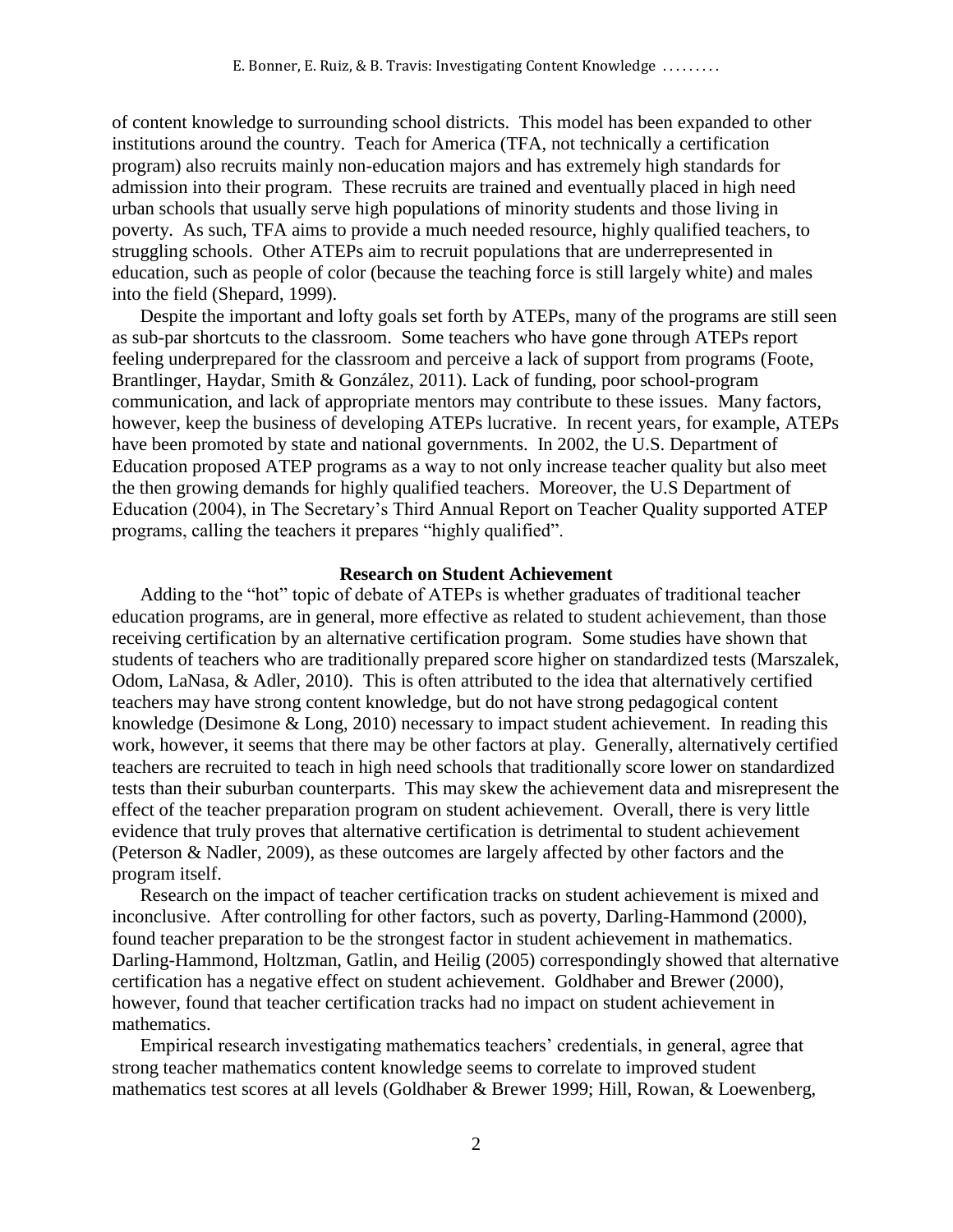2005). Other studies have found correlations between secondary mathematics teachers' contentfocused professional development and mathematics achievement of their students (Harris & Sass, 2007, 2009). Further, teacher scores on mathematics licensure tests seem to be a fairly strong indicator for future student achievement in mathematics (Sawchuk, 2011). Several researchers claim that the findings are mixed in this area when looking at subjects other than mathematics (Clotfelter, Ladd & Vigdor, 2007).

### **Successful ATEPs**

Given the prominent role of ATEPs in the field of education, particularly in mathematics, much work has been done to study the key elements of successful programs. In addition to rigorous coursework and fieldwork, effective ATEPs should have a mentoring component facilitated by qualified individuals who can offer a strong support system to ATEP teachers (Feistritzer & Chester, 2003). This piece has been emphasized in many research studies focused on ATEPs (Chesley, Wood & Zepeda, 1997; Jorisson, 2002). More specific findings, such as those reported by Suell and Piotrowski (2007), identify critical components of ATEPs. Suell and Piotrowski (2007), for example found: (1) The recruitment of minorities; (2) Careful selection; (3) On-the-job training; (4) Coaching; and (5) Accountability to be vital to the success of an ATEP. The Education Commission of the States (2003) summary of studies, found: (1) Strong partnerships between preparation programs and schools; (2) Good screening; (3) Strong mentoring; (4) Solid curriculum; (5) As much training and coursework as possible prior to teaching were key components of a successful ATEP. Overall, these factors varied widely among studies, and largely seem to depend on the goals of the program, the population from which and for which participants are being recruited, and the structure of the ATEP.

The literature base on the success of ATEPs is inconclusive and points to the need for more research focused on the outcomes of these programs. Further, much of the literature in this area does not report on particular content areas, but rather programs in general. There is a clear need for research that compares subject-specific programs and outcomes.

### **Purpose of the Study**

As mathematics educators at a large, public university in the south (we will call it Sothern U (SU)) that houses both traditional and alternative mathematics teacher education programs, we strive to engage in ongoing program analysis efforts in order to review student outcomes on a regular basis. Further, given the correlation between teacher mathematics content knowledge and student achievement, we sought to investigate the preparedness of our graduates in terms of content knowledge. Thus, in this study we gathered and analyzed data related to student passing rates on the state certification secondary (high school) mathematics exam. Students must pass this exam in order to receive certification to teach in a high school mathematics classroom; as such, it is an important indicator of our program effectiveness. We looked at student score data overall and as they relate to individual mathematics teacher education programs at our university (i.e. various routes including traditional, post-baccalaureate (PB), and our in house ATEP). We also looked at particular content domain scores for students in each program, which will give us insights as to specific strengths and weaknesses of each route to certification.

This type of program evaluation is especially important at our Hispanic serving institution, as there is a shortage of teachers of color in mathematics classrooms (Howard, 2006). Further, given the large populations of minority and low income students in the urban area in which the university is situated, it is imperative that our programs prepare teachers for success in seeking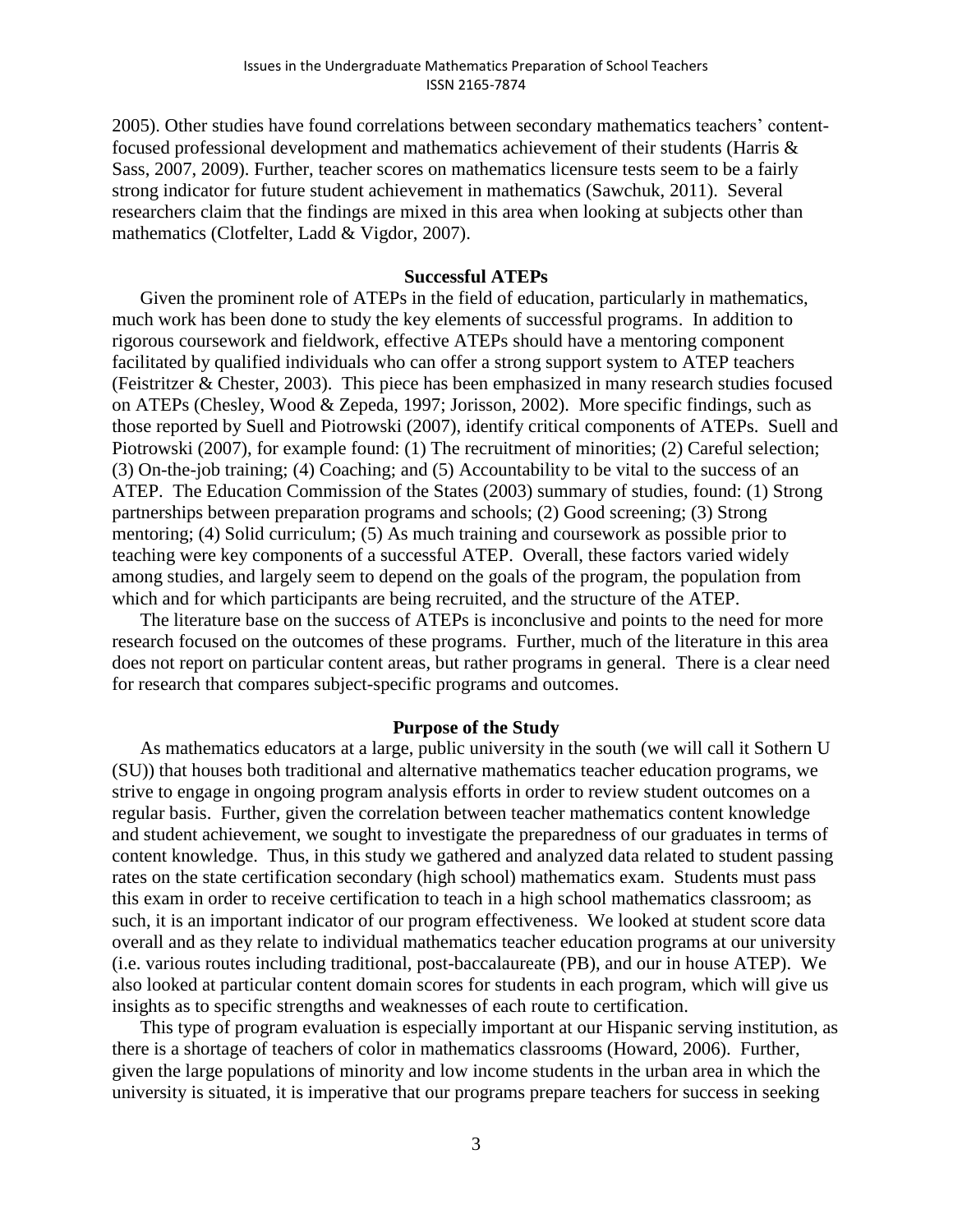teaching certification and effective pedagogy in the mathematics classroom. These analyses will provide programs with important statistical data relating to mathematics teacher preparedness for the content certification exam and, ultimately, the secondary mathematics classroom. Further, these data will provide specific feedback to programs relating to content areas in which our students excel, and those areas in which students struggle. Ultimately, we sought to determine if teacher preparation tracks have an impact on pre-service teacher success on the certification exam for secondary mathematics.

## **SU Overview**

Currently, approximately 30,000 students are enrolled in over 126 undergraduate and graduate degree programs at SU. Students who seek certification to teach secondary mathematics have several options or routes available to them. The traditional certification plan is for undergraduate students who wish to major in mathematics while taking courses in the College of Education (COE) throughout their undergraduate program. Students who are nontraditional can seek certification through a post-baccalaureate program or through the Alternative Teacher Education Program (ATEP), housed in the COE.

*Traditional Certification Plan.* Students at the undergraduate level seeking secondary mathematics certification go through SU's traditional certification plan, housed largely in the Department of Mathematics. These students complete the bachelor's degree requirements in their academic specialization (in our case, mathematics) while coordinating with the COE to fulfill certification requirements and coordinate additional experiences such as practica and student teaching. If a student chooses to seek certification in two teaching fields, they still must obtain a bachelor's degree in one field and a teaching certificate in the second area. Ultimately, students in this track complete at least 45 hours of mathematics content courses, including Modern or Abstract Algebra, Real Analysis, and a Capstone Course for Mathematics that focuses on connections between college and high school level mathematics.

*Accelerated Teacher Education Program.* SU offers several alternative certification options for students seeking secondary mathematics teaching credentials, one of which is housed in the COE. The organization that funds the program operates on the premise that due to the large number of minority students now enrolled in our schools, teacher preparation programs must focus their attention on preparing teachers to meet the needs of ethnic minorities. Further, SU is a Hispanic-serving institution (HSI) in a city with a largely Hispanic population, so another major role of the academy is to prepare and retain teachers of color. This, coupled with the current teacher shortage in critical areas such as mathematics education, bilingual education, special education and science education, drives the program's Alternative Teacher Education Program (ATEP). The ATEP program aims to prepare culturally efficacious teachers in high needs areas, offering a graduate-level program leading to EC-12 Special Education, 4-8 Math, 4-8 Science, 4- 8 Math/Science, 8-12 Math, or 8-12 Science certification.

ATEP is a post-baccalaureate program that recruits college graduates with STEM or humanservice related degrees and second career professionals. Applicants to ATEP must have a bachelor's degree in some field and must be able to gain admission to the COE. Upon admission, these students begin taking graduate coursework that allows them to work toward certification and their master's degree simultaneously. This coursework includes 24-27 hours of certification courses and a "core" of graduate level coursework in the COE. Students are also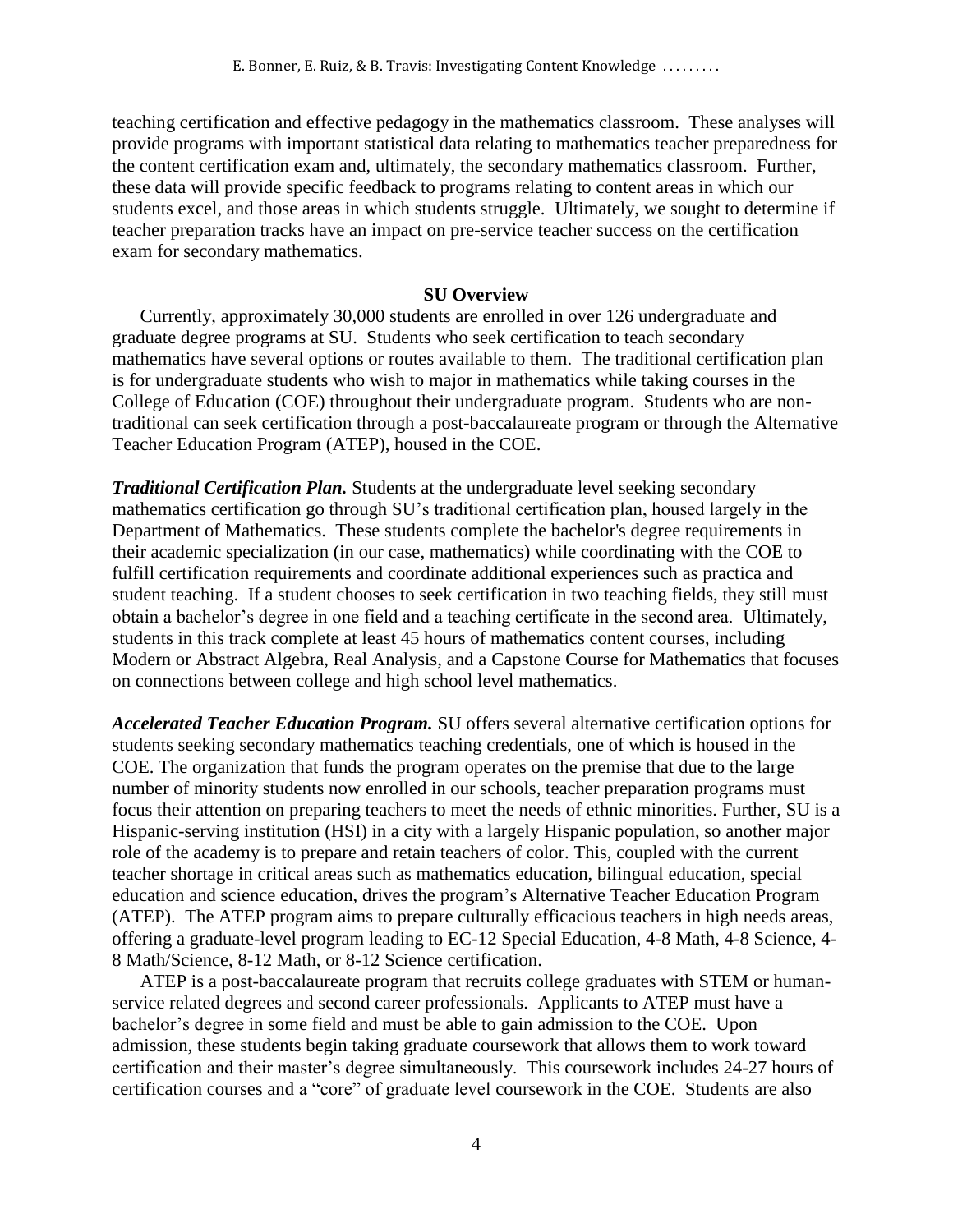required to complete 8 online learning modules, participate in an online ecommunity of practice, attend summer and weekend workshops (such as the Summer Bilingual Institute), and complete 30 hours of field observations. Further, the funding organization partners with several high need districts in the area, which helps with job placement, observation opportunities, and networking.

In addition to content-based preparation, ATEP aims to prepare teacher candidates to become culturally efficacious by implementing a holistic approach taking the students' academic, personal, and professional experiences into account as they develop their craft. As such, ATEP not only focuses on pre-service teachers' academic understanding but also focuses on psychosocial, personal, and professional domains that are central to the practice of teaching through an intensive mentoring program. The program works with teachers in the transition to the classroom and beyond certification in an effort to ensure that teachers of color not only enter the classroom but stay there for many years, ultimately meeting the needs of the diverse populations they serve (Flores, Clark, Claeys, & Villarreal, 2007).

*Post-baccalaureate Program.*In addition to ATEP, SU offers a post-baccalaureate (PB) certification plan for secondary mathematics certification. The PB program is generally meant for students who already have a bachelor of arts Degree in business or other area, and have come back to school to get a certification in order to become a teacher. After their certification, they can generally apply those credits towards a Master's Degree.

Generally speaking, the traditional track is considered to be more content intensive, whereas the PB tracks (including ATEP) focus more on pedagogy, issues in education, and support for beginning teachers. We sought to investigate these notions of traditional vs. post-baccalaureate mathematics preparation of teachers in an effort to improve at the program level.

### **Methodology**

As professors who teach courses in each of these programs, we have anecdotally noticed differences in content knowledge within and between students in each program. Most notably, many students demonstrated a lack of content knowledge when asked to apply basic concepts. This concerned us, as "teachers' knowledge of mathematics is positively related to student achievement" (National Mathematics Advisory Panel, 2008, p. 37). Since most SU students complete the secondary mathematics certification exam at or near the end of their program, we considered that this standardized measure would allow us to investigate how prepared our preservice teachers are for the classroom in terms of content. In addition, we sought to determine if the type of preparation a student received had an effect on his or her chances of passing the state certification exam. We hypothesized that students who were prepared under the traditional degree plan would pass more often than ATEP and PB students, as the traditional program is much denser in terms of mathematical content.

Scores on the state certification exam from the years 2006-2010 from 69 students, labeled as 'Traditional' and from 20 students, labeled as 'ATEP/PB' were analyzed to determine if there were significant differences that could reflect their content and pedagogy preparation. We combined PB and ATEP students because both tracks are completed post-baccalaureate and because it gave us a larger sample. Although students with an overall failing score (less than 240) are allowed to re-take the test in its entirety, only results from their initial (first) attempt are used in the calculations of average scores.

A Total Score and six Domain Scores are used in the calculations. The domains are: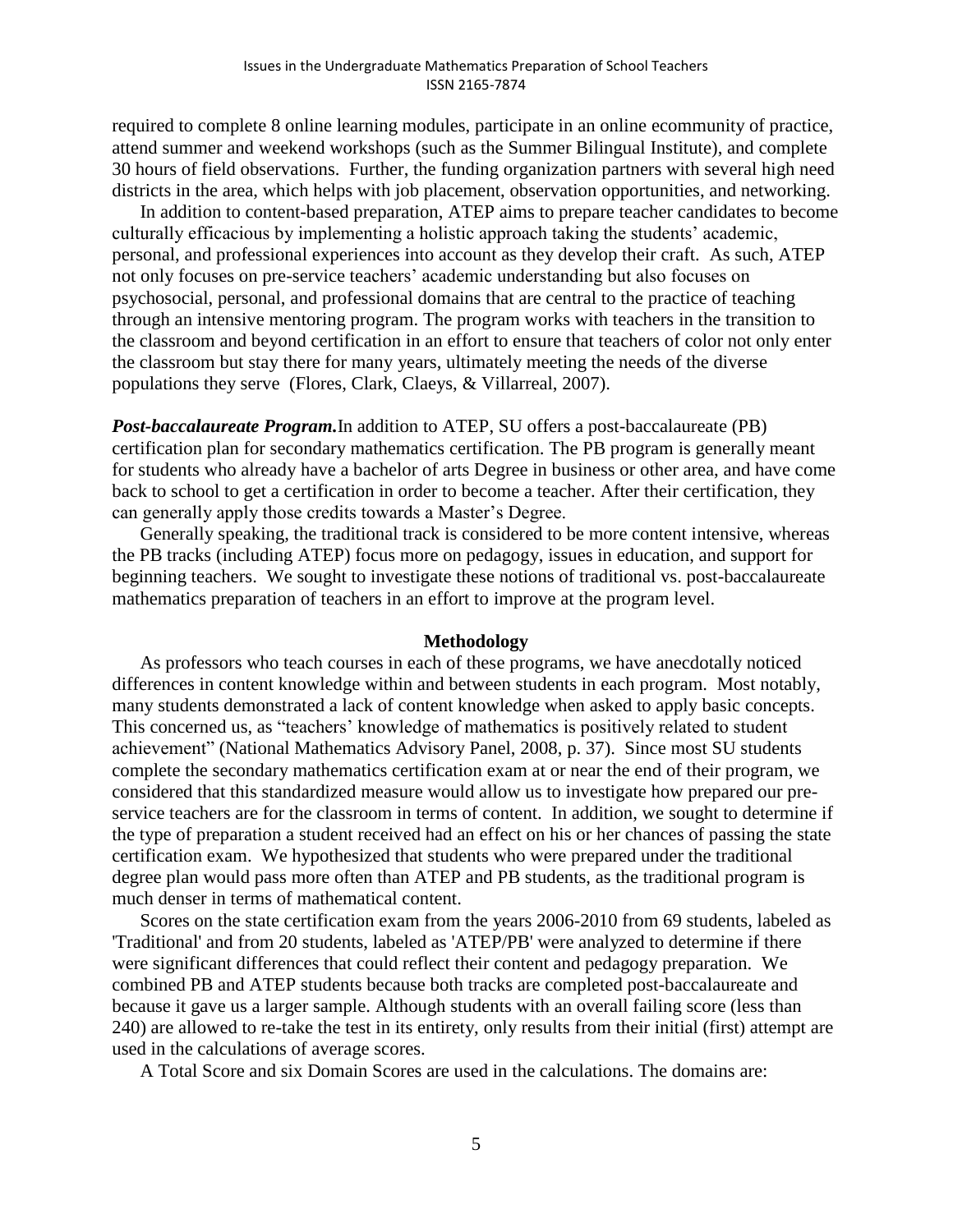E. Bonner, E. Ruiz, & B. Travis: Investigating Content Knowledge . . . . . . . . .

| Domain I:   | <b>Number Concepts</b>                                        |
|-------------|---------------------------------------------------------------|
| Domain II:  | Patterns and Algebra                                          |
| Domain III: | <b>Geometry and Measurement</b>                               |
|             | Domain IV: Probability and Statistics                         |
|             | Domain V: Mathematical Processes and Perspectives             |
|             | Domain VI: Mathematical Learning, Instruction, and Assessment |

Research questions that guided our analyses are:

- 1. How do total scores on the secondary mathematics state exam compare among SU students between the two different tracks to certification (traditional vs. ATEP/PB)?
- 2. How do SU student domain scores on the secondary mathematics state exam compare between these two programs?
- 3. Is there a significant difference in the number of attempts it takes for students in the two programs to pass the exam?

### **Findings**

Means and standard deviations are calculated for each of the categories of Total Score, Domain I, Domain II, Domain III, Domain IV, Domain V, and Domain VI.

|             |         |          |           | <b>Table1</b>           |        |          |        |
|-------------|---------|----------|-----------|-------------------------|--------|----------|--------|
|             |         |          |           | <b>Summary of Means</b> |        |          |        |
|             | Mean    | Mean     | Mean      | Mean                    | Mean   | Mean     | Mean   |
|             | Total   | Domain I | Domain II | Domain                  | Domain | Domain V | Domain |
|             | Score I |          |           | Ш                       | IV     |          | VI     |
| ATEP/PB     | 223.75  | 231.20   | 226.95    | 224.15                  | 219.80 | 212.60   | 226.35 |
| Traditional | 245.36  | 241.26   | 246.33    | 241.19                  | 241.00 | 242.78   | 231.61 |

|                |       |        |                                       | Table 2 |        |          |        |
|----------------|-------|--------|---------------------------------------|---------|--------|----------|--------|
|                |       |        | <b>Summary of Standard Deviations</b> |         |        |          |        |
|                | S.D.  | S.D.   | S.D.                                  | S.D.    | S.D.   | S.D.     | S.D.   |
|                | Total | Domain | Domain II                             | Domain  | Domain | Domain V | Domain |
|                | Score |        |                                       | Ш       | IV     |          | VI     |
| <b>ATEP/PB</b> | 30.61 | 27.65  | 26.35                                 | 40.77   | 37.12  | 34.22    | 26.61  |
| Traditional    | 28.87 | 26.55  | 27.33                                 | 31.89   | 30.12  | 29.88    | 33.99  |

The mean values of the exam scores from traditional students are greater than the mean values of the ATEP/PB students for Total Score and all six domains. Every domain for the students enrolled in the traditional program had an average score of at least 240 (passing), except for Domain VI (*Mathematical Learning, Instruction, and Assessment*). None of the means for ATEP/PB is at the passing level. Since the scores of the traditional students are not normally distributed, we could not use *t*-tests, but had to employ nonparametric statistics to determine any significance between the distribution of scores.

The first two research questions were investigated using the Wilcoxon Rank Sum Test for two independent samples since the Kolmogorov-Smirnov Tests indicated that the scores from the traditional students are not normally distributed. The Wilcoxon Rank Sum Test is a nonparametric hypothesis test for determining if one of two independent samples has values that are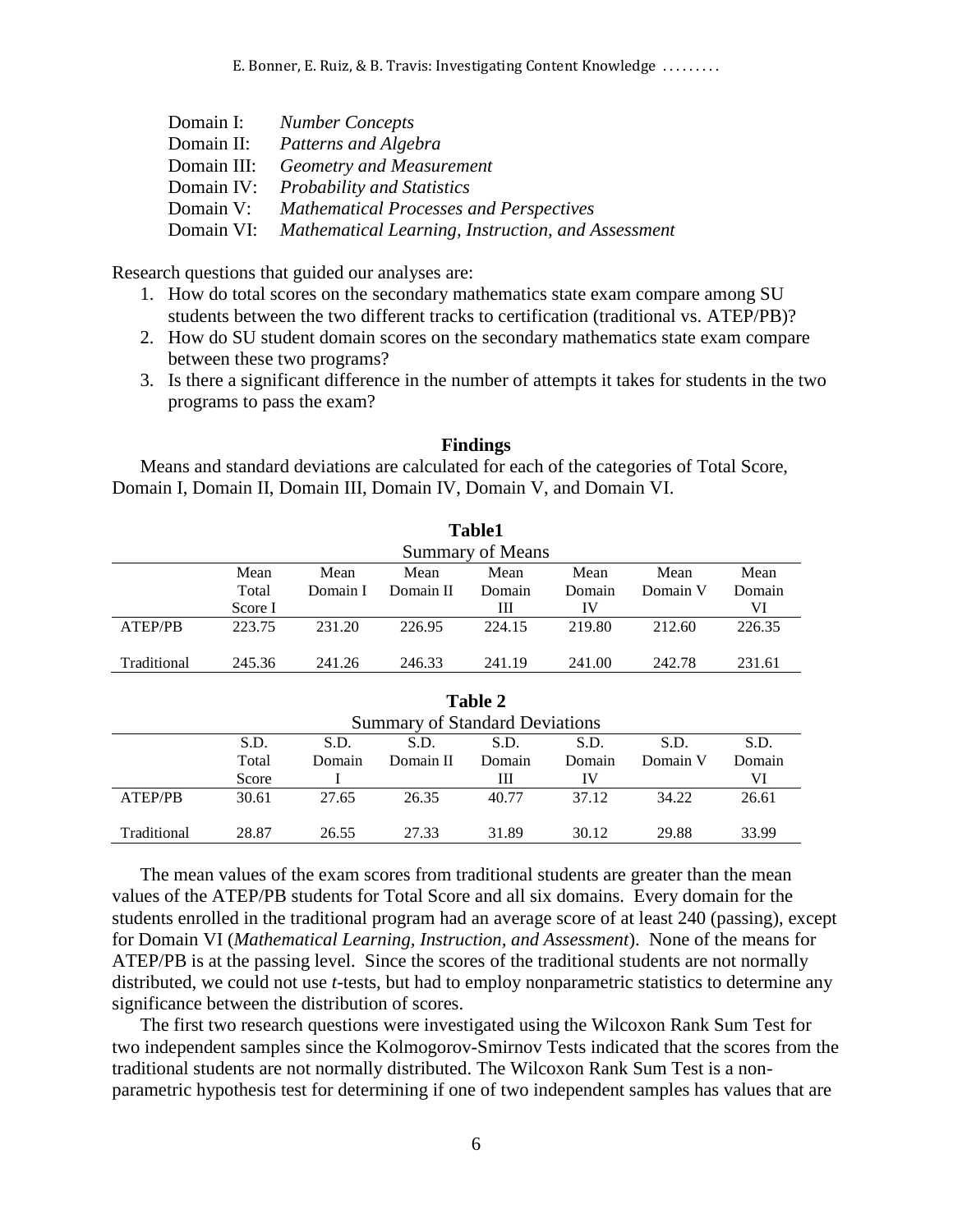systematically larger than the other. The null hypothesis states there is no systematic difference in rankings. It requires samples to be independent and observations to be ordinal (ranked). The *p*values represents the probability of error in rejecting a null hypothesis when it is actually true. We used a significance level of .05; *p*-values less than .05 indicate sufficient evidence to reject the null hypothesis of no difference. The last research question is investigated using a chi-square test to determine if there is any significant difference in test attempts between students in the two test groups.

*Research Question 1. How do total scores on the high school level mathematics TExES exam compare among SU students between the two different tracks to certification (traditional vs. ATEP/PB)?*

The null hypothesis,  $H_0$ , states there is no difference between distribution of total scores for SU students from a traditionally prepared program and distribution of total scores of SU students in an alternative and/or post-baccalaureate program (ATEP/PB).

 $H_0$ : There is no difference in scores between the two groups.

The alternative hypothesis is:

 $H_a$ : There is a difference in scores between the two groups.

|                         |    | Table 3<br><b>Total Score</b> |             |
|-------------------------|----|-------------------------------|-------------|
|                         | n  | $W = rank sum statistic$      | p-value     |
| ATEP/PB                 | 20 |                               |             |
|                         |    | 595.5                         | $0.002807*$ |
| Traditional             | 69 |                               |             |
| Note *Double conificant |    |                               |             |

Note. \*Result is significant

Since our *p* value is less than .05, we reject the null hypothesis and conclude that the distributions in the two groups differ significantly. 'W' is the rank sum statistic and represents the sum of ranks for ATEP/PB in a ranking using all scores from both groups.

*Research Question 2. How do SU student domain scores on the high school level mathematics TExES exam compare between these two programs?*

This null hypothesis,  $H_0$ , states that there is no difference in distributions of domain scores for SU students from a traditionally prepared program and distributions of domain scores of SU students in an alternative and/or post-baccalaureate program (ATEP/PB). For each of the six domain scores a null hypothesis is formulated and evaluated separately.

*Domains.* Each of the six domains in the exam was examined for the students enrolled in an alternative (ATEP/PB) program and those in a traditional teacher preparation program. The domains include: Number concepts, Patterns and Algebra, Geometry and Measurement, Probability and Statistics, Mathematical Processes and Perspectives, and Mathematical Learning, Instruction, and Assessment.

The null hypothesis,  $H_0$ , and the alternative hypothesis,  $H_a$ , for each domain can be expressed as follows: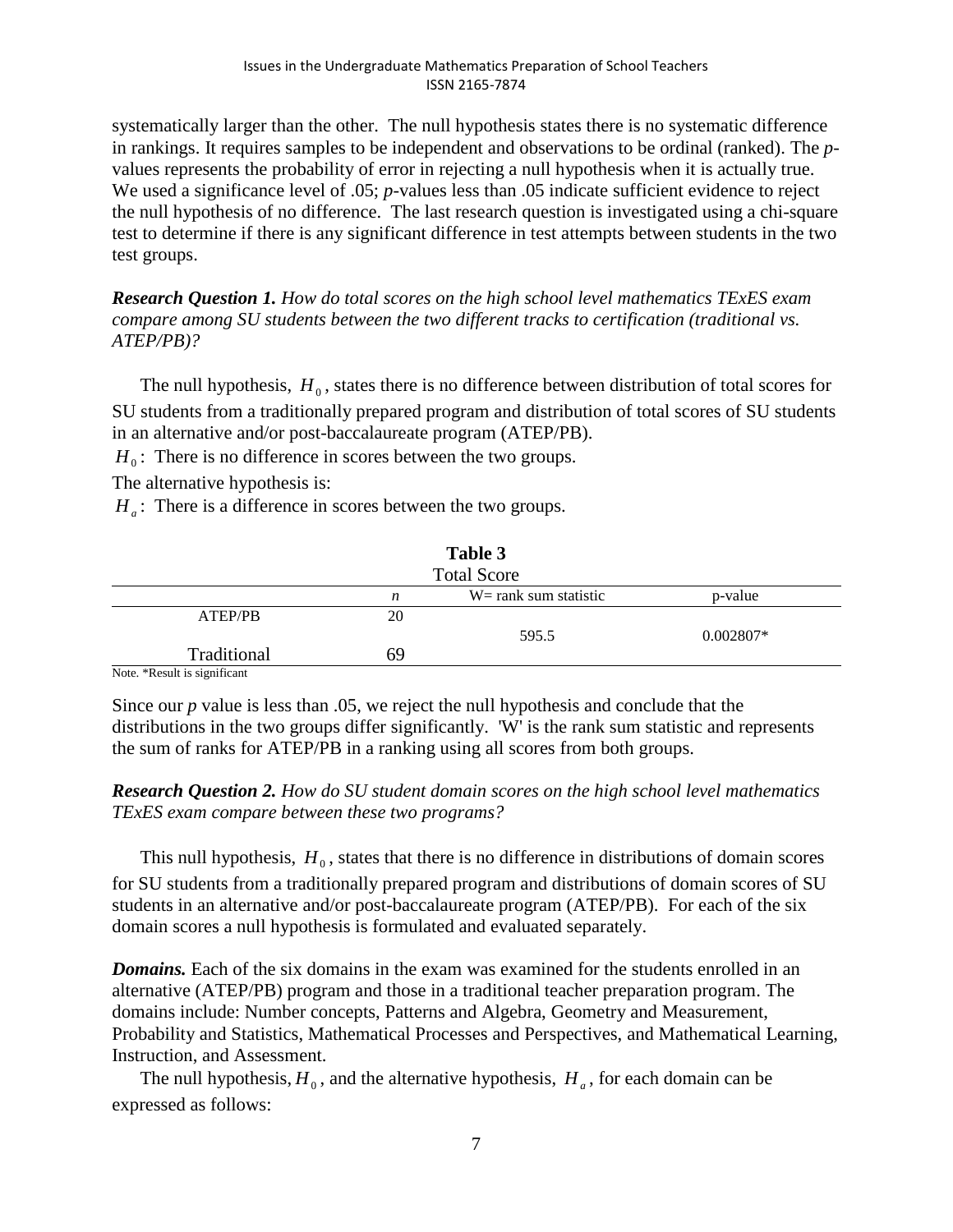$H_0$ : There is no difference in the domain score between the two groups. and

 $H_a$ : There is a difference in the domain score between the two groups.

We test each hypothesis for Domains I through VI with the Wilcoxon Rank Sum Test.

|              | $\mathbf{1}$ uvit $\mathbf{1}$<br><b>Wilcoxon Rank Sum Test</b> |                    |                           |            |  |  |  |  |
|--------------|-----------------------------------------------------------------|--------------------|---------------------------|------------|--|--|--|--|
| Domains      | ATEP/PB<br>(n)                                                  | Traditional<br>(n) | Wilcoxon Rank Sum<br>Test | $p$ -value |  |  |  |  |
|              | 20                                                              | 69                 | 751.5                     | 0.1457     |  |  |  |  |
| $\mathbf{I}$ | 20                                                              | 69                 | 600                       | $.003241*$ |  |  |  |  |
| Ш            | 20                                                              | 69                 | 738.5                     | 0.1135     |  |  |  |  |
| IV           | 20                                                              | 69                 | 671                       | $0.0247*$  |  |  |  |  |
| V            | 20                                                              | 69                 | 539.5                     | 0.0004023* |  |  |  |  |
| VI           | 20                                                              | 69                 | 736.5                     | 0.1091     |  |  |  |  |

| Table 4                |
|------------------------|
| Wilcoxon Rank Sum Test |

Note. \*Results are statistically significant

For domain I (Number concepts), since  $p > .05$  (two-tailed test) the two samples are not significantly different. Therefore, we cannot reject the null hypothesis. For domain II (Patterns and Algebra),  $p < .05$  (two-tailed test), the two samples are significantly different. Therefore, we reject the null hypothesis and accept the alternative hypothesis that there are statistical differences in scores between the traditional group and the ATEP/PB group. For Domain III (Geometry/and Measurement), our *p*-value does not meet the .05 level so we cannot reject the null hypothesis. Additionally, since  $p < .05$  (two-tailed test), the result is statistically significant for Domain IV (Probability and Statistics). The null hypothesis is rejected and we conclude that there are significant differences in scores. For Domain V (Mathematical Processes and Perspectives), the value of  $p < .05$  indicates statistical significance so the null hypothesis is rejected and we conclude that there are significant differences in scores between the two groups. The *p*-value for Domain VI (Mathematical Learning, Instruction, and Assessment) is greater than our pre-set value of .05, so we cannot reject the null hypothesis in this case.

*Summary of Results.* There is insufficient evidence that there are significant differences in domain scores between the ATEP/PB and traditional groups of students for Domain I (Number Concepts), Domain III (Geometry and Measurement), and Domain VI (Mathematical Learning, Instruction, and Assessment). For Total Score, Domain II (Patterns and Algebra), Domain IV (Probability and Statistics), and Domain V (Mathematical Processes and Perspectives) we reject the null hypothesis and maintain that distributions in the two groups differed significantly.

*Research Question 3. Is there a significant difference in the number of attempts it takes for a student to pass the exam between the two programs?*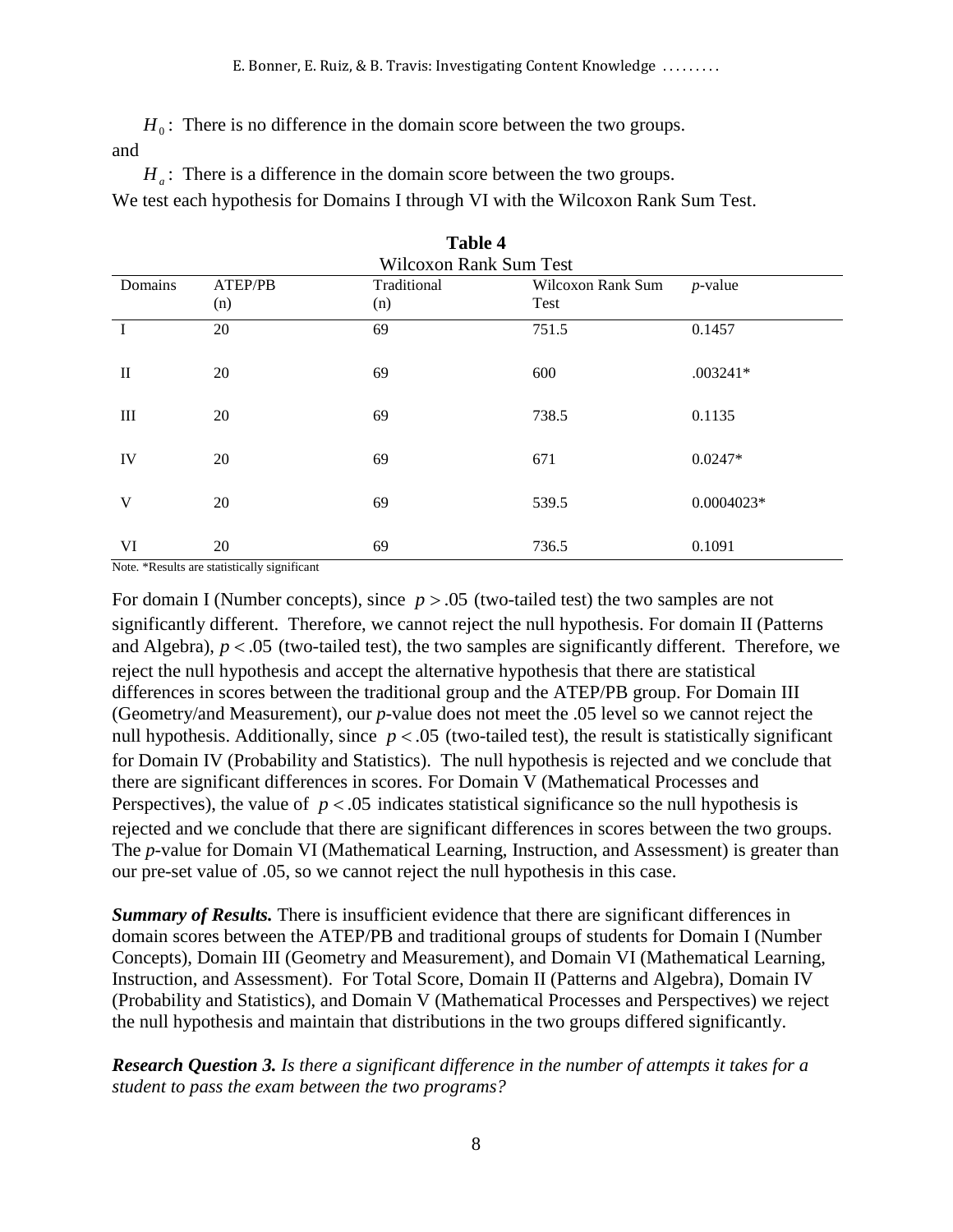**Descriptive results.** We first look at the descriptive results and then conduct a chi square analysis to determine significance. Eighty-one percent of the traditionally prepared students passed the exam, with 75.4% passing on their first try. Ninety percent of the ATEP/PB passed the state exam during this time period, with 55% passing on their first try.

The analysis examined the scores for *all* attempts for Traditional and ATEP/PB students since there were 26 students, or 29.2% of the total 89 students, who failed at the first attempt and had to re-take the test, some multiple times. Seventeen out of the 69 traditional students, or 24.6%, and nine of the 20 ATEP/PB students, or 45%, had re-takes.

**Table 5**

| % Students taking and retaking test |            |          |          |           |              |         |  |
|-------------------------------------|------------|----------|----------|-----------|--------------|---------|--|
|                                     | Total test | #        | $\%$     | Average   | # eventually | $%$ re- |  |
|                                     | takers     | re-takes | re-takes | times for | passing      | takers  |  |
|                                     |            |          |          | re-takes  |              | passing |  |
| ATEP/PB with re-takes               | 20         | Q        | 45%      | 3.11      |              | 77.8%   |  |
| Traditional with re-takes           | 69         | 17       | 24.6%    | 3.06      |              | 23.5%   |  |
| Total                               | 89         | 26       | 29.2%    | 3.08      |              | 42.3%   |  |

Of the 17 students enrolled in a Traditional teacher preparation program with re-takes, only four (23.5%) eventually passed (See Table 6), while seven of the nine (or 77.8%) ATEP/PB students with re-takes eventually passed (See Table 7).

|         |   |   |   |                |   |   | 1 avit v |   |    |                                              |                |    |    |                |             |   |
|---------|---|---|---|----------------|---|---|----------|---|----|----------------------------------------------|----------------|----|----|----------------|-------------|---|
|         |   |   |   |                |   |   |          |   |    | Seventeen Traditional Students with Re-takes |                |    |    |                |             |   |
| Student |   |   | 4 | 5              | 6 |   | 8        | 9 | 10 | 11                                           | 12             | 13 | 14 | 15             | 16          |   |
| # Tries | ◠ |   |   | $\overline{4}$ | 3 | 2 | 2        | 3 | 3  | 4                                            | $\overline{4}$ |    | 2  | $\overline{4}$ |             | 8 |
| Pass?   | N | N | N | N              | N | N | Y        | N | N  | N                                            | N              | v  | N  | v              | $\mathbf N$ | N |

**Table 6**

|          |                                                         |  | Table 7 |  |  |  |
|----------|---------------------------------------------------------|--|---------|--|--|--|
|          | ATEP/PB Students and Traditional Students with Re-takes |  |         |  |  |  |
| Student# |                                                         |  |         |  |  |  |

| SU(10)           |     | <u>.</u>       | ◡   | 4   |     | ο   |     | $\circ$        |     |
|------------------|-----|----------------|-----|-----|-----|-----|-----|----------------|-----|
| #Tries           |     |                | ∽   | ∼   |     | ∸   |     |                |     |
| Eventually pass? | Yes | N <sub>0</sub> | Yes | Yes | Yes | Yes | Yes | N <sub>0</sub> | Yes |

Two of the ATEP/PB students and 13 of the students prepared in a traditional program never passed the exam during the years we examined.

*Chi square analysis.*We examine the last research question by defining a null hypothesis.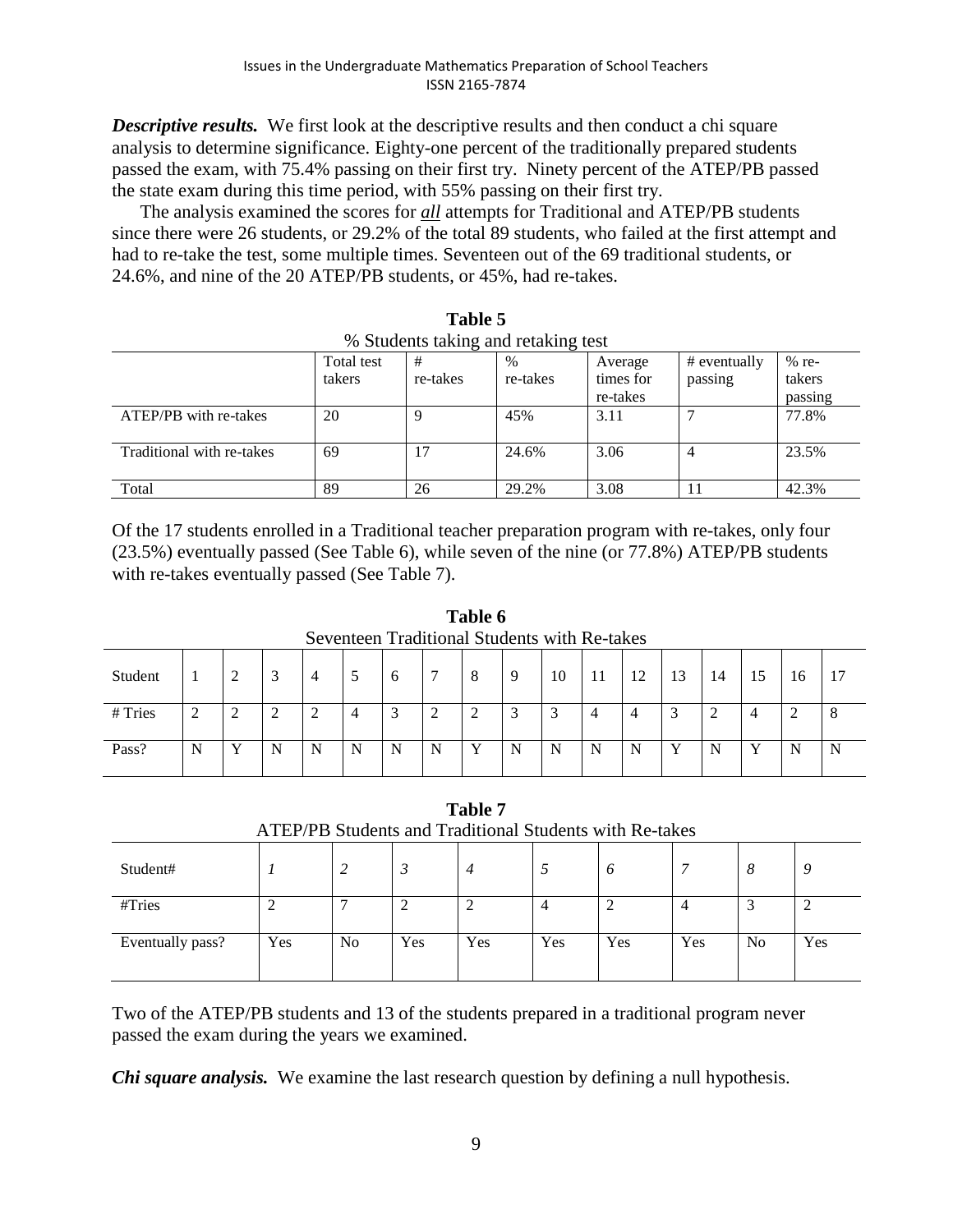E. Bonner, E. Ruiz, & B. Travis: Investigating Content Knowledge . . . . . . . . .

 $H_0$ : Among those that passed, there is no difference between the two groups in the distribution of number of attempts.

Alternative hypothesis is:

*H<sub>a</sub>*: Among those that passed, there is a difference between the two groups in the distribution of number of attempts.

A chi square analysis was done with the data described in the following Table 8.

|                    |                            |                               | <b>Lavic</b> o              |              |                   |       |
|--------------------|----------------------------|-------------------------------|-----------------------------|--------------|-------------------|-------|
|                    |                            |                               | Chi Square analysis         |              |                   |       |
|                    | Passed 1 <sup>st</sup> try | Passed 2 <sup>nd</sup><br>try | <b>Eventually</b><br>passed | <b>Total</b> | <b>Chi Square</b> | P     |
| <b>ATEP/PB</b>     | 11                         |                               |                             | 18           | 11.48             | .0032 |
| <b>Traditional</b> | 52                         |                               |                             | 56           |                   |       |

| Table 8             |
|---------------------|
| Chi Square analysis |
|                     |

The results indicated a  $\chi^2$  value of 11.48 and a *p*-value of .0032. This indicates that there is evidence against the null hypothesis so we maintain that there is significance in the number of attempts to pass the test between students in the ATEP/PB program and students prepared in the traditional program. However, three of the cells have small values, which might have affected significance.

*State-Wide Comparison.* An additional discussion issue is the comparison of passing scores of SU students, in both programs, with state-wide passing scores. While no direct comparisons or statistical analyses can be made, it is interesting to examine the state-wide average and the SU average. Neither average is at the passing level of 240.

| Table 9                    |        |            |
|----------------------------|--------|------------|
| State-wide vs. SU Averages |        |            |
|                            | SU     | State-wide |
| Mean                       | 239.14 | 230.94     |

### **Additional Discussion**

 $H_0$ : Among those that passed, there is no diffisiribution of number of attempts.<br>
mative hypothesis is:<br>  $H_a$ : Among those that passed, there is a different in the distribution of number of attempts.<br>
in a distribution Our findings indicate that there are significant differences in scores on the secondary mathematics licensure test between traditionally prepared and ATEP/PB students in the following areas: Total Score, Domain II (*Patterns and Algebra*), Domain IV (*Probability and Statistics*), and Domain V (*Mathematical Processes and Perspectives*). As such, we can conclude that a student who is prepared in a traditional program is more prepared for the secondary mathematics licensure test. This seems logical, as traditionally prepared secondary mathematics teachers generally have majored in the subject, giving them a great deal more content knowledge. It is interesting to note, however, that neither group had an average score that qualified as passing, indicating that students from both programs may need more support in the content presented on the licensure test. This was also true state-wide, though SU's mean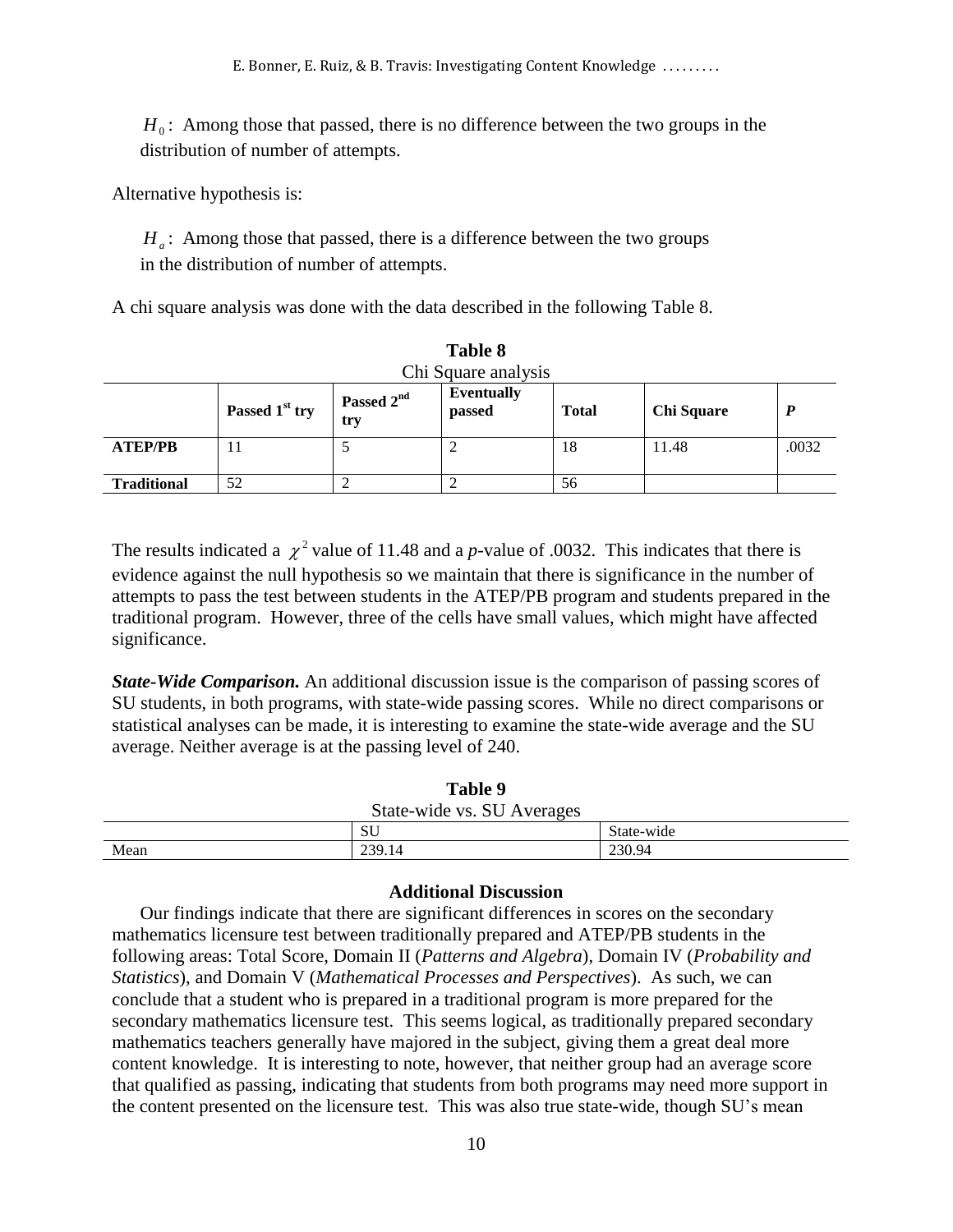score was 9 points higher that the state average. These low means may indicate one of the following: (1) teacher education programs are not preparing pre-service teachers well for the licensure exam, (2) the content represented on the licensure exam is not aligned with content taught in teacher education programs, or (3) the licensure exam is not a valid or reliable test. Additional research is needed in these areas.

Given that the literature suggests that higher scores on licensure tests lead to increased student achievement (Sawchuk, 2011), we may be able to conclude that traditionally prepared teachers have a better chance at positively affecting student mathematics achievement, particularly in the areas indicated in domains II, IV, and V. This conclusion may be too simplistic, however, as many factors contribute to teacher success. ATEP students, for example, are provided with transitional mentors who continue to work with teachers as they transition into the classroom. This, in addition to the online community of practice that is central to the ATEP program, may negate content deficits suggested in this analysis. On the other hand, traditionally prepared teachers have been working towards teaching for a longer period of time, and have more content hours, which may set them up for success. More research in these areas is needed to draw any causal relationships from these data. For example, we hope to conduct a follow-up study wherein we collect qualitative (observation and interview) data that would allow us to determine if the test is a good predictor of classroom success.

In conclusion, it seems that traditionally prepared teachers at SU have greater content knowledge than those prepared in alternative tracks. We believe this is a significant finding in terms of programs and literature that reports on ATEPs as student achievement is tied to teacher content knowledge.

### **References**

- Adelman, N. E. (1986). *An exploratory study of teacher alternative certification and retraining programs*. Washington, D. C.: Department of Education.
- Chesley, L. S., Wood, F., & Zepeda, S.J. (1997). Meeting the needs of alternatively certified teachers. *Journal of Staff Development, 18*, 28-32.
- Clotfelter, C. T., Ladd, H. F., & Vigdor, J. L. (2007). *Teacher credentials and student achievement in high school: A cross-subject analysis with student fixed effects.* Working Paper 11. Washington, DC: Urban Institute, National Center for Analysis of Longitudinal Data in Education Research. Retrieved from [http://www.caldercenter.org/PDF/1001104\\_Teacher\\_Credentials\\_HighSchool.pdf](http://www.caldercenter.org/PDF/1001104_Teacher_Credentials_HighSchool.pdf)
- Darling-Hammond, L. (2000). Teacher quality and student achievement: A review of state policy evidence. Education Policy Analysis Archives, 8(1). Retrieved from [http://epaa.asu.edu/ojs/article/view/392/515.](http://epaa.asu.edu/ojs/article/view/392/515)
- Darling-Hammond, L., Holtzman, D. J., Gatlin, S. J., & Heilig, J. V. (2005). Does teacher preparation matter? Evidence about teacher certification, Teach for America, and teacher effectiveness. *Education Policy Analysis Archives, 13*(42). Retrieved from [http://epaa.asu.edu/epaa/v13n42/.](http://epaa.asu.edu/epaa/v13n42/)

Feistritzer, C. E., & Chester, D. T. (2003). *Alternative teacher certification: A state-by-state analysis.*  Washington, DC: National Center for Education Information.

Flores, B., Clark, E. R., Claeys, L., & Villarreal, A. (2007). Academy for Teacher Excellence: Recruiting, preparing, and retaining Latino teachers through learning communities. *Teacher Education Quarterly, 34*(4), 53-69.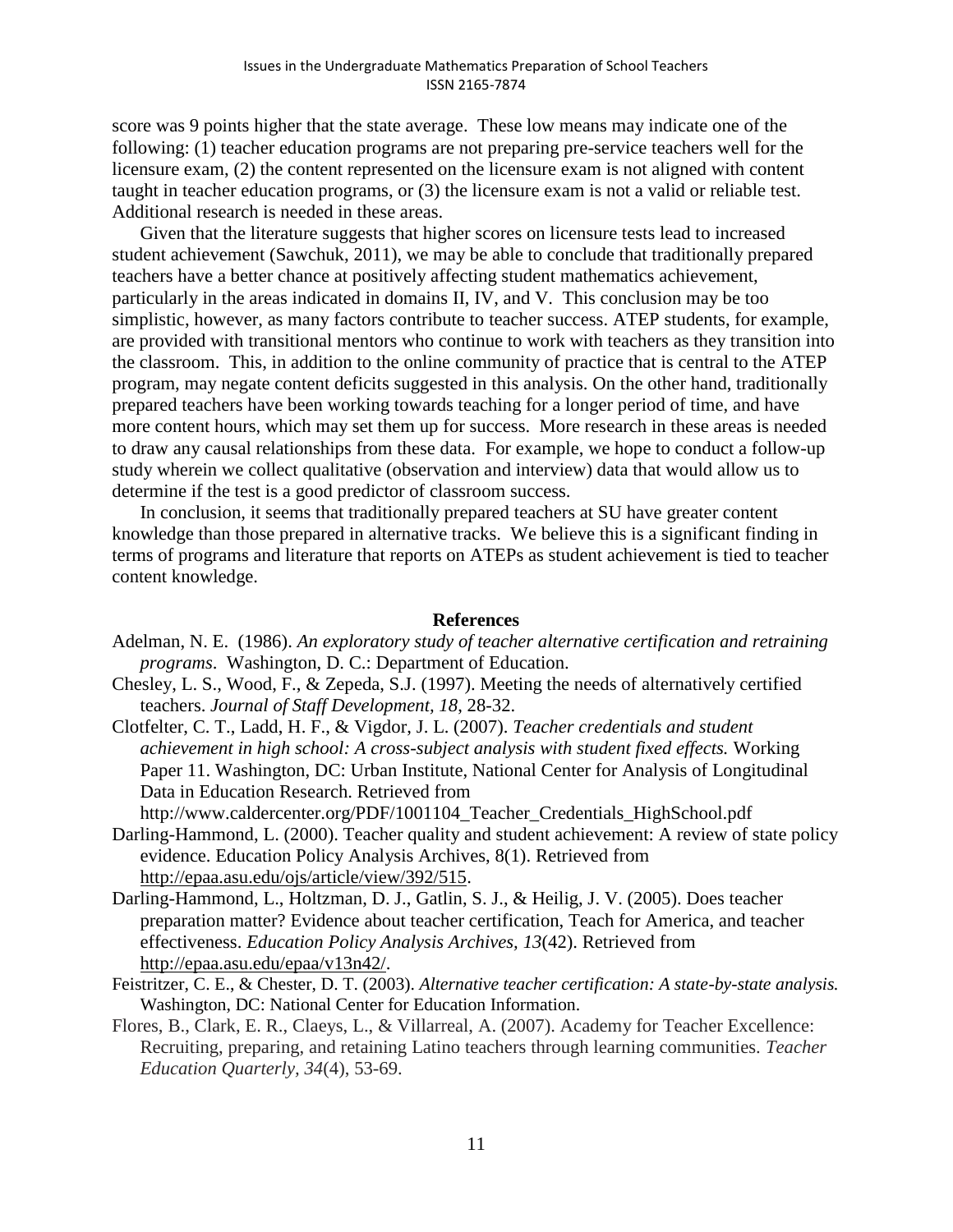- Foote, M. Q., Brantlinger, A., Haydar, H. N., Smith, B., & González, I. (2011). Are we supporting teacher success: Insights from an alternative route mathematics teacher certification program for urban public schools. Education and Urban Society, 43(3), 396-425.
- Goldhaber, D. D., & Brewer, D. J. (1999). Teacher licensing and student Achievement. In M. Kanstoroom & C. E. Finn, Jr., (Eds.). Better teachers, better schools (pp. 83-102). Washing ton, DC: The Tomas B. Fordham Foundation. Retrieved from [http://www.edexcellencemedia.net/publicatiopns/1999/199907\\_betterteachersbetterschools/bt](http://www.edexcellencemedia.net/publicatiopns/1999/199907_betterteachersbetterschools/btrtchrs.pdf) [rtchrs.pdf](http://www.edexcellencemedia.net/publicatiopns/1999/199907_betterteachersbetterschools/btrtchrs.pdf) .
- Goldhaber, D. D., and Brewer, D. J. (2000). Does teacher certification matter? High school teacher certification status and student achievement. *Education Evaluation and Policy Analysis 22*, 129-45.
- Harris, D. N. & Sass, T. R. (2007). Teacher training, teacher quality and student achievement. CALDER Working Paper 3. Washington, DC: The Urban Institute.
- Harris, D. N., & Sass, T. R. (2007). *Teacher training, teacher quality, and student achievement.* (Working Paper 3). Washington, DC: The Urban Institute, National Center or Analysis of Longitudinal Data in Education Research (CALDER). Retrieved from [http://www.caldercenter.org/PDF/1001059\\_Teacher\\_Training.pdf.](http://www.caldercenter.org/PDF/1001059_Teacher_Training.pdf)
- Harris, D. N. & Sass, T. R. (2009). The effects of NBPTS-Certified teachers on student achievement. *Journal of Policy Analysis and Management, 28*(1), 55-80.
- Hill, H., Rowan, B., & Loewenberg, B. D. (2005). Effects of teachers' mathematical knowledge for teaching on student achievement, *American Educational Research Journal, 42*(2), 371- 406.
- Howard, T. C. (2003). Who receives the short end of the shortage? Implications of the U.S. teacher shortage on urban schools. *Journal of Curriculum and Supervision, 18*(2), 142-160.
- Humphrey, D. C., Wechsler, M. E., & Hough, H J. (2008). Characteristics of effective alternative teacher programs. *Teachers College Record*, *110*(1), 1-63.
- Jorissen, K. (2002). Why they stay: Alternate route teachers' perspectives on their decisions to continue teaching after the induction period. Paper presented at the meeting of the American Educational Research Association, New Orleans, LA.
- The National Mathematics Advisory Panel. (2008). *Foundation for success: The final report of National Advisory Panel.* Retrieved on July 20, 2012 from http://www.ed.gov/about/bdscomm/list/mathpanel/report/final-report.pdf
- Sawchuk, S. (2011). What studies say about teacher effectiveness? Research brief. *The National Education Writers Association*. Retrieved from [http://ww.ewa.org/site/PageServer?pagename=research\\_teacher\\_effectiveness.](http://ww.ewa.org/site/PageServer?pagename=research_teacher_effectiveness)
- Suell, J. L., & Piotrowski, C. (2007). Alternative teacher education programs: A review of the literature and outcome studies**.** Retrieved from http://findarticles.com/p/articles/mi\_m0FCG/is\_1\_34/ai\_n27208311/?tag=content;col1
- U.S. Commission of the States. (2003). Research spotlight on alternative routes to teacher certification: NEA reviews of the research on best practices in education. National Education Association. Retrieved from [www.nea.org/tools /16578.htm.](http://www.nea.org/tools%20/16578.htm)
- U.S. Department of Education. (2002). *Meeting the highly qualified teachers challenge: The secretary's second annual report on teacher quality*. Education Publications Center, U.S. Department of Education. Washington, DC: U.S. Government Printing Office.